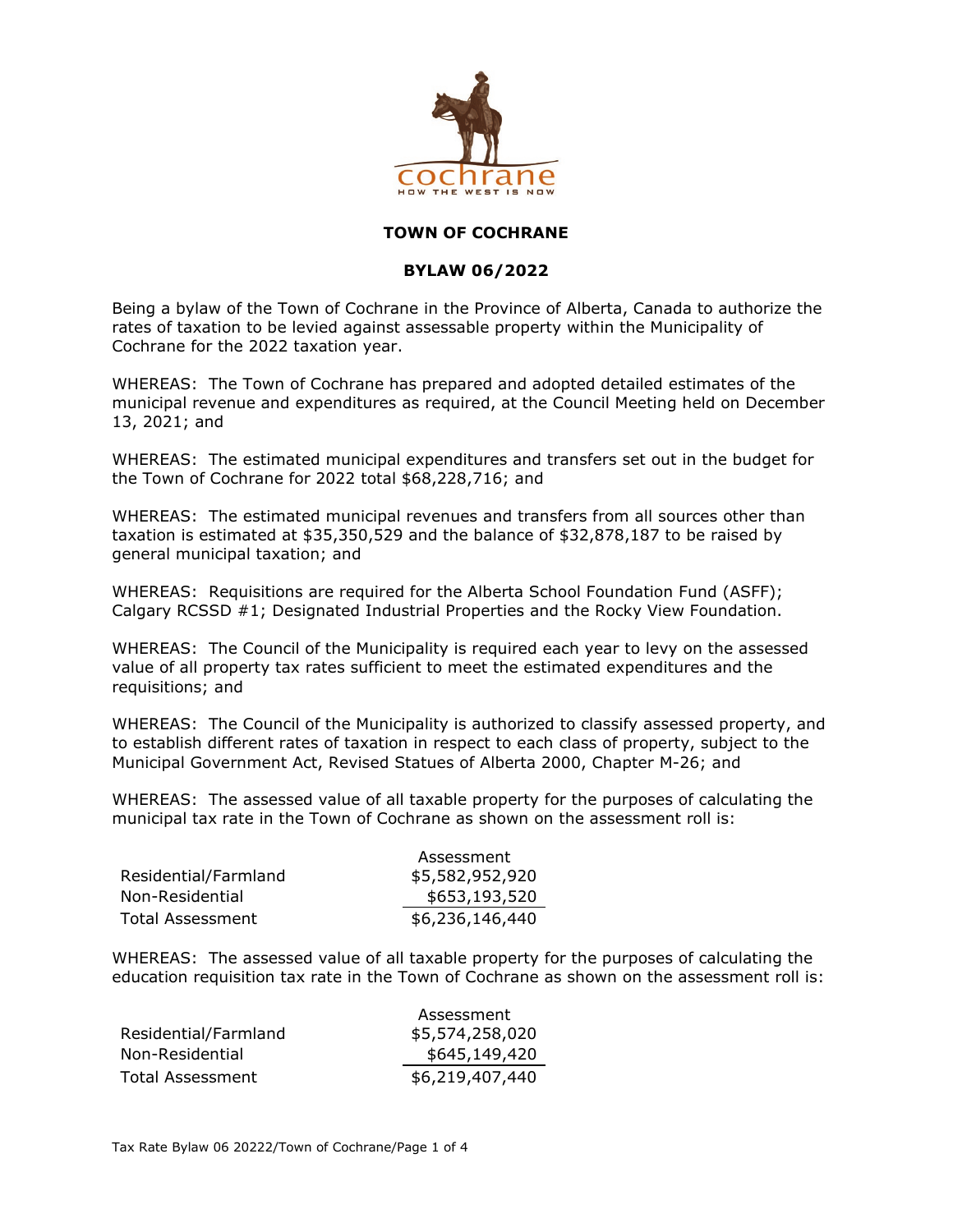WHEREAS: The assessed value of all taxable property for the purposes of calculating the Rocky View Foundation requisition tax rate in the Town of Cochrane as shown on the assessment roll is:

|                      | Assessment      |
|----------------------|-----------------|
| Residential/Farmland | \$5,589,849,220 |
| Non-Residential      | \$765,751,120   |
| Total Assessment     | \$6,355,600,340 |

AND WHEREAS: Section 364 of the Municipal Government Act, Revised Statues of Alberta, 2000, Chapter M-26, allows Council by bylaw to exempt from taxation machinery and equipment used for manufacturing or processing.

NOW THEREFORE: under the authority of the Municipal Government Act, the Council of the Town of Cochrane, in the Province of Alberta, enacts as follows:

**1.** That the Chief Administrative Officer is hereby authorized to levy the following rates of taxation on the assessed value of all property as shown on the assessment roll of the Town of Cochrane:

Alberta School Foundation Fund (ASFF)

|                                                  | Assessment    | <b>Tax Rate</b> | <b>Tax Dollars</b> |
|--------------------------------------------------|---------------|-----------------|--------------------|
| Residential                                      | 4,971,254,135 | 0.0024301       | \$12,080,645       |
| Non-Residential                                  | 606,147,709   | 0.0039245       | \$2,378,827        |
|                                                  | 5,577,401,844 |                 | \$14,459,471       |
| Calgary RCSSD 1                                  |               |                 |                    |
| Residential                                      | 603,003,885   | 0.0024301       | \$1,465,360        |
| Non-Residential                                  | 39,001,711    | 0.0039245       | \$153,062          |
|                                                  | 642,005,596   |                 | \$1,618,422        |
|                                                  |               |                 |                    |
| Municipal Purposes & Debt Servicing              |               |                 |                    |
| Residential/Farmland                             | 5,558,630,920 | 0.0050165       | \$27,884,872       |
| Non-Residential                                  | 648,195,370   | 0.0075498       | \$4,893,745        |
|                                                  | 6,206,826,290 |                 | \$32,778,617       |
|                                                  |               |                 |                    |
| Municipal Purposes & Debt Servicing - Annexation |               |                 |                    |
| <b>Residential Annex</b>                         | 24,296,900    | 0.0025323       | \$61,527           |
| Non-Residential Annex                            | 4,998,150     | 0.0075967       | \$37,969           |
| <b>Farmland Annex</b>                            | 25,100        | 0.0056975       | \$143              |
|                                                  | 29,320,150    |                 | \$99,639           |
|                                                  |               |                 |                    |
| Designated Industrial Property                   | 52,549,210    | 0.0000803       | \$4,219            |
|                                                  |               |                 |                    |
| Rocky View Seniors Foundation                    | 6,355,600,340 | 0.0000481       | \$305,925          |
|                                                  |               |                 |                    |
| Total Tax Levy (including requisitions)          |               |                 | \$49,266,293       |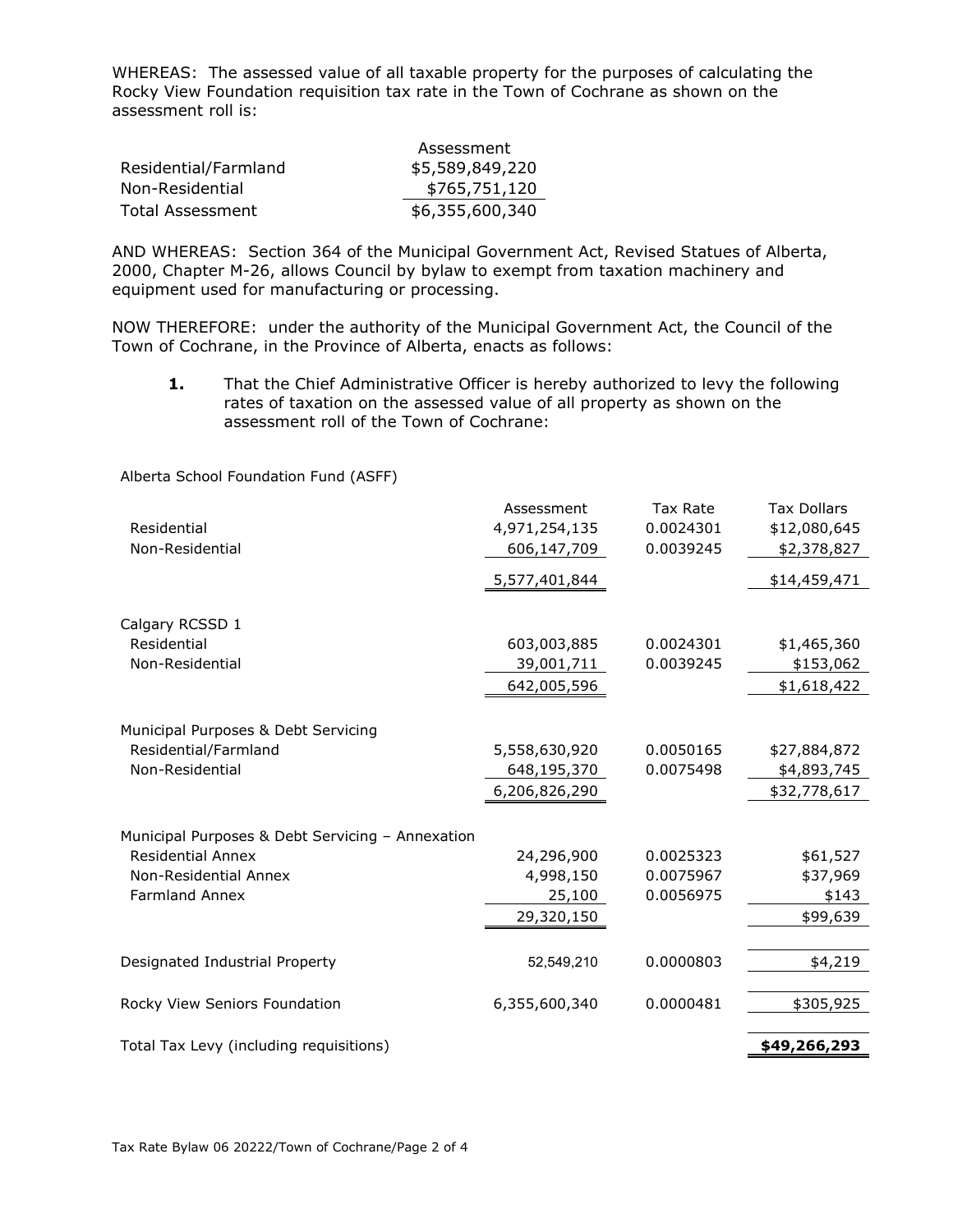| <b>Total Tax Rate - General</b>              |           |  |
|----------------------------------------------|-----------|--|
| <b>Residential</b>                           | 0.0074947 |  |
| <b>Non-Residential</b>                       | 0.0115224 |  |
| <b>DIP (Designated Industrial Properties</b> | 0.0116027 |  |
| <b>Total Tax Rate - Annexation</b>           |           |  |
| <b>Residential</b>                           | 0.0050105 |  |
| <b>Non-Residential</b>                       | 0.0115693 |  |
| Linear                                       | 0.0115693 |  |
| <b>Linear DIP</b>                            | 0.0116496 |  |
| Farmland                                     | 0.0081757 |  |
|                                              |           |  |

## **2.** EXEMPTIONS FROM TAXATION:

- (1) The following property is exempt from taxation for the year 2022.
	- (a) One hundred percent (100%) of the assessment of machinery and equipment used for manufacturing or processing shall be exempt for purposes of general municipal taxes and local requisitions.

## **3.** ADDITIONAL ITEMS:

- (1) For purposes of this Section:
	- (a) "general municipal taxes" means the property taxes imposed pursuant to this Bylaw to raise the tax revenues indicated as Municipal Purposes and Debt Servicing as shown in Section 1.
	- (b) "local requisition taxes" means the property taxes imposed pursuant to this Bylaw to raise the tax revenues for the Rocky View Foundation Requisition
	- (c) "Designated Industrial Property" per Section 284(1((f.01) of the MGA means:
		- (i) facilities regulated by the Alberta energy Regulator, the Alberta Utilities Commission or the National Energy Board,
		- (ii) Linear Property,
		- (iii) property designated as a major plant by the regulations,
		- (iv) land and improvement in respect of ta parcel of land where that parcel of land contains property described in subclause (i) or (ii), and
		- (v) land and improvements in respect of land in which a leasehold interest is held where the land is not registered in a land titles office and contains property describe in subclause (i) or(iii);
- (2) The taxes hereby authorized to be imposed, assessed and collected by the aforementioned property tax rates are hereby declared to be and